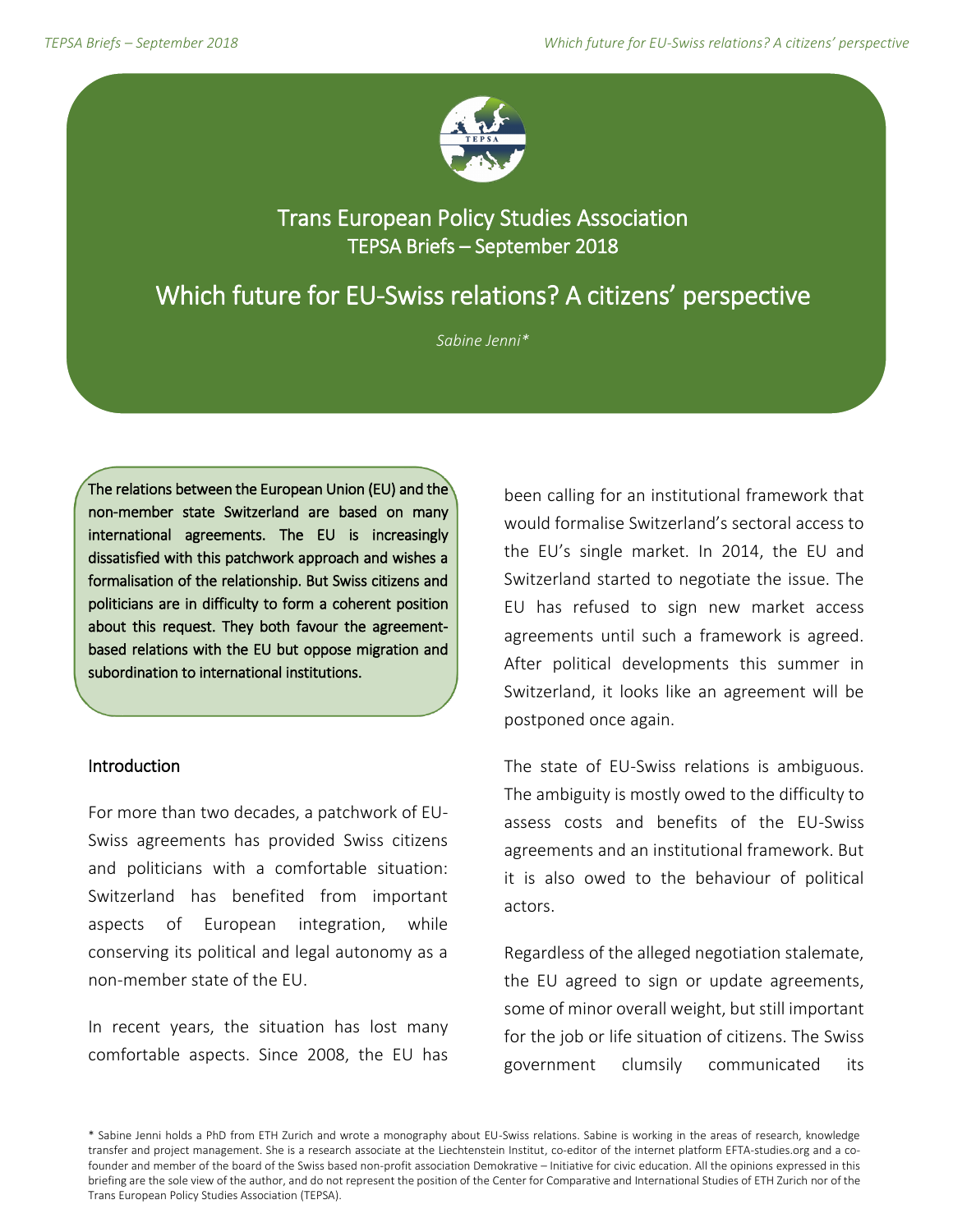negotiation strategy. It repeatedly announced "red lines" and "deadlines" only to call into question the first and let the second pass by without a comment. The unclear outcome of Brexit negotiations does not provide orientation neither.

The ambiguous situation makes prospects for the future unclear and political decisions a challenge.

#### Upcoming popular votes

The prospects for the future of EU-Swiss relations significantly depend on the decisions of Swiss citizens, while the citizen's perspective deserves a closer look. Switzerland has a direct democracy, in which many bills adopted by parliament, including federal laws and international agreements, can be challenged in popular referendums. In addition, Swiss citizens can propose constitutional amendments that must be brought to the polls. This practice is called "popular initiative".

Several upcoming popular votes may influence in some way or another the prospects of EU-Swiss relations.

On 25 November 2018, Swiss voters decide on a popular initiative that would enshrine the primacy of federal law over international law in the Swiss constitution. An approval of this initiative would radically change Swiss legal practice and would worsen EU-Swiss relations. Even though the initiative does not openly call into question agreements with the EU, a citizen

must take into account these agreements for her or his vote.

Recently, the EU has shown increasing willingness to sanction Switzerland for disagreeable behaviour. In 2014, the EU kicked Switzerland out of the framework program for research Horizon 2020 after a tiny majority of Swiss voters approved a popular initiative aiming at re-introducing migration controls also for EU nationals. The EU's sanctions underlined its position to refuse any restrictions of the freemovement-of-persons principle.

In December 2017, the EU limited the recognition of the equivalence of Swiss stockmarket regulation to one year. An extension of the recognition, granted for an unlimited period to countries such as the USA or Canada, is conditional on "significant progress" in negotiations of the institutional framework.

These sanctions do not make EU-Swiss relations less ambiguous. In case of the migration controls, the Swiss parliament came up with an only partial implementation of the initiative that did not violate the agreement on the free movement of persons. As a result, Switzerland was re-admitted to Horizon2020 in 2017. In case of the stock-market regulation, the sanction was meant to frighten, but not yet to hurt, as for 2018, the equivalence was recognised.

Other upcoming votes openly concern EU-Swiss agreements. Most likely, there will be a referendum on the transposition of the EU's new directive on firearms. It is part of the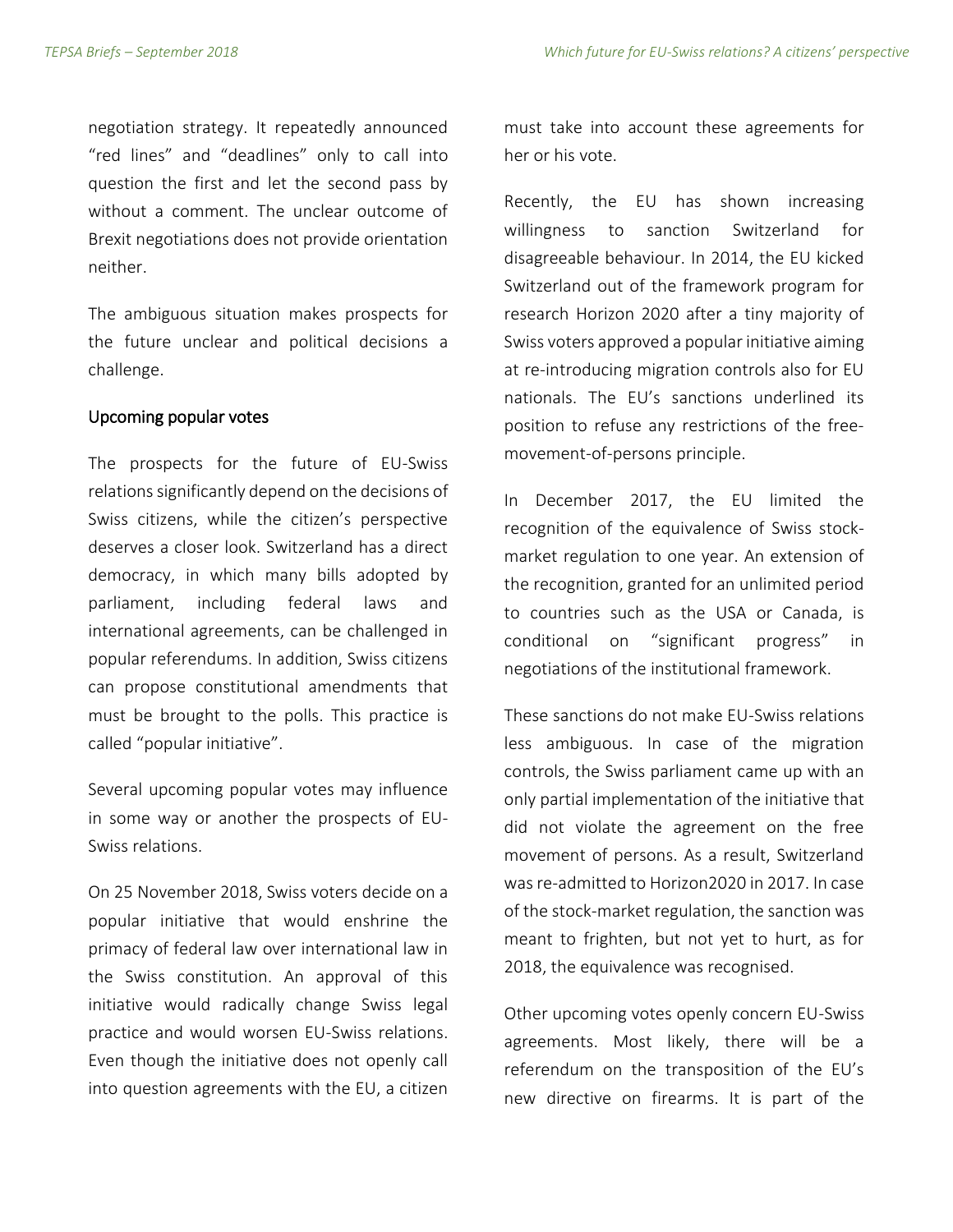Schengen legislation, which Switzerland is obliged to transpose. Otherwise, the EU can terminate Switzerland's Schengen association. If a Swiss citizen opposes the new firearms regulations, he or she must weigh this preference against the Schengen association as a whole.

This August, the Swiss People's Party (SVP) launched a popular initiative to abolish free movement of persons with the EU. The popular vote will not take place before 2020. Unlike the initiative on the re-introduction of migration controls of 2014, the new initiative is clear in its aim to abrogate the respective agreement with the EU.

This does not make the decision easier for a citizen. A majority of Swiss citizens is critical of immigration, including immigration from the EU. But there is also a majority that favours an open economy and access to the EU's Single Market, including EU-Swiss agreements (Golder et al. 2017). The two groups are at least partially overlapping.

#### Switzerland's access to the Single Market

This puts the concerned citizens in a difficult situation, as the EU-Swiss agreement on the free movement of persons (FMPA) is legally linked to six other agreements called "Bilaterals I" that would be terminated together with the FMPA, among them important market access agreements (Dupont and Sciarini 2007).

Switzerland's sectoral access to the EU market covers parts of all four freedoms (goods,

persons, services, capital), while none of the freedoms is realised to the same degree as in the EU.

The free movement of persons is liberalised almost to the same degree as in the EU, with the exception that Swiss citizens are not Union citizens and do not have political rights. Moreover, Switzerland introduced labour market regulations to protect the domestic workforce against wage and social dumping (socalled "flanking measures"). With regard to their aims, they resemble the new posting of workers directive of the EU, but the EU criticises the instruments as too demanding and thus discriminatory.

The free movement of goods is not generally liberalised, mainly because Switzerland is not a member of the customs union and important principles like the Cassis de Dijon ruling naturally do not apply to the non-member state Switzerland.

But trade in goods is facilitated by various agreements, starting with the 1972 EU-Swiss free trade agreement (FTA) covering industrial goods. Thanks to the FTA, Swiss firms benefit from tariff reductions for almost all their exports to the EU (SECO 2016). With the Bilaterals I, trade was further liberalised through agreements on the mutual recognition of conformity assessments (MRA), on public procurement and on trade in proceeded agricultural goods.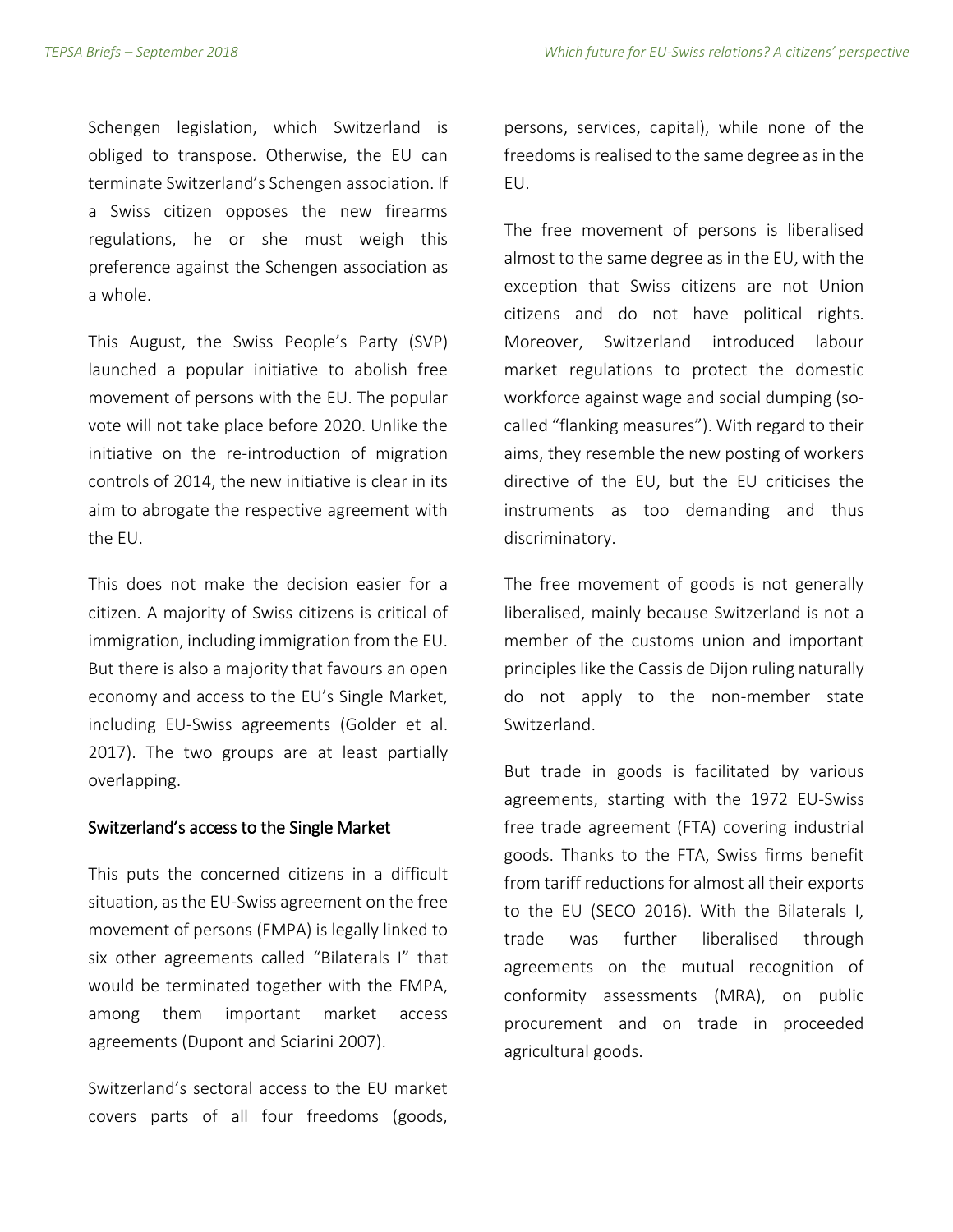The free movement of services is not generally liberalised. Aspects of it are guaranteed by an agreement for the insurance sector (1992), by the public procurement agreement and the agreement on the free movement of persons (both 2002 as parts of Bilaterals I).

The free movement of capital is not liberalised, mainly because Switzerland only has minimal regulations of capital movement.

According to the Swiss government, Switzerland's access to the EU's single market goes beyond the trade liberalisation that a free trade agreement usually provides (Bundesrat 2015). For example, recognition of conformity assessments normally is not included, but is one of the cornerstones of EU-Swiss trade. In 2016, 69% of Swiss exports to the EU and 61% of Swiss imports from the EU did not require a second conformity assessment in the EU or Switzerland, respectively (SECO 2017). As two thirds of Swiss exports go to the EU, this figure has considerable economic weight.

## In search of an institutional framework

The maintenance of the current scope of market access and its extension do not only depend on the continuation of the free movement of persons. They are also linked to the institutional framework that the EU and Switzerland are currently negotiating.

The institutional framework is aimed to provide rules for the update of EU-Swiss agreements to changing EU legislation and a dispute settlement mechanism. According to the current state of

negotiations, the framework will apply to five existing and all future market access agreements. These agreements are based on EU legislation (Epiney et al. 2012, Tobler 2008). Empirical research showed that they are among the most often updated agreements (Jenni 2016).

The stumbling blocks in the negotiations are Swiss labour market regulations, the so-called "flanking measures", and Swiss cantonal tax regimes. The EU criticises both as discriminatory and would like to introduce respective rules in the framework agreement.

In the case of the labour market regulations, this could open the door for a decision of the European Court of Justice (ECJ) weakening the "flanking measures". The ECJ most likely will have to be consulted by an arbitration court foreseen for dispute settlement by the institutional framework.

In case of tax regimes, the EU would like to include its state-aid principles in the institutional framework. Switzerland is reluctant to accept this, as nowadays, it has only loose state-aid regulation and an adoption of the EU principles would call into question not only tax regimes, but for example also the ownership structures of semi-public so-called cantonal banks.

According to an online survey conducted in June 2018, support for an institutional framework agreement is growing among Swiss citizens and slightly outnumbers opposition (e.g. Schäfer 2018). But these results have to be interpreted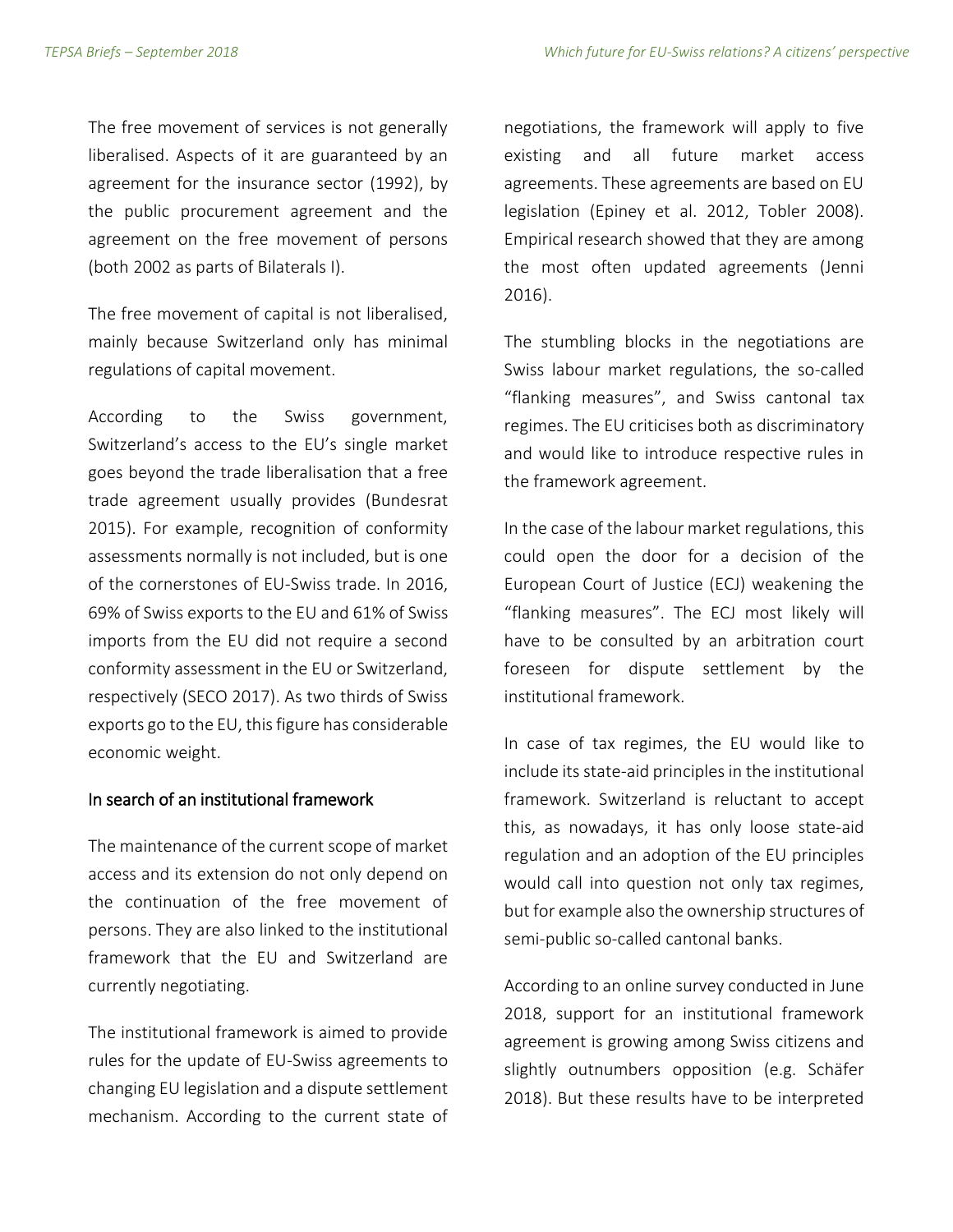cautiously, as the survey was conducted before the trade unions announced their categorical opposition to any changes to the "flanking measures" later this summer. This risks to diminish support, as support is strongest among left-wing voters who also care most about the "flanking measures".

### **Conclusion**

Currently, for a Swiss citizen many concrete policy issues seem to be potentially linked to the fate of EU-Swiss relations as a whole. Although labour market regulations are related to the institutional framework and firearms regulations to the Schengen association, it is very difficult to foresee how the EU would react to disagreeable decisions.

While policies are interrelated everywhere, Swiss citizens are in a particular situation. They lack direct representation and voting rights on the EU level, but are frequently asked to express their policy preferences in domestic popular votes. Due to the ambiguous behaviour and announcements of political actors, the domestic effect of a vote often seems clearer than its potential effect on EU-Swiss relations. It is important to remember that there have not been any popular votes directly on an EU-Swiss agreement since 2009.

The Swiss government and the largest political parties have not been of great aid for Swiss citizens. For institutional and personal reasons, the Swiss government is better equipped for the role of a mediator than of a leader. For reasons

of polarisation and competition for voters, the largest parties muddle through the topics of migration and EU-Swiss relations without providing visions of future EU-Swiss relations that could help citizens to form a more coherent position on both issues.

The exception is the EU-sceptical SVP, which is clearly against an institutional framework. Even the social democrats, the most reliable pro-European party in Switzerland, have wavered in their support of an institutional framework agreement since the labour market regulations – their most important political achievement in decades – have been on the negotiation table.

The situation may become clearer when the Swiss electorate gets the chance to vote on concrete EU-Swiss agreements. The next chances will be a referendum on an institutional framework (if agreed) and the popular initiative demanding the abolishment of the free movement of persons. Both votes will most likely not take place before 2020.

Before then, the Swiss government has no choice but to manoeuvre avoiding an escalation of conflict with the EU while continuing the search for a domestic and international compromise. Swiss citizens are used to such situations. In the past, negotiation stalemates had only limited negative consequences and sooner or later a window of opportunity for a new rapprochement opened. In the meantime, Switzerland's wealth makes patience affordable.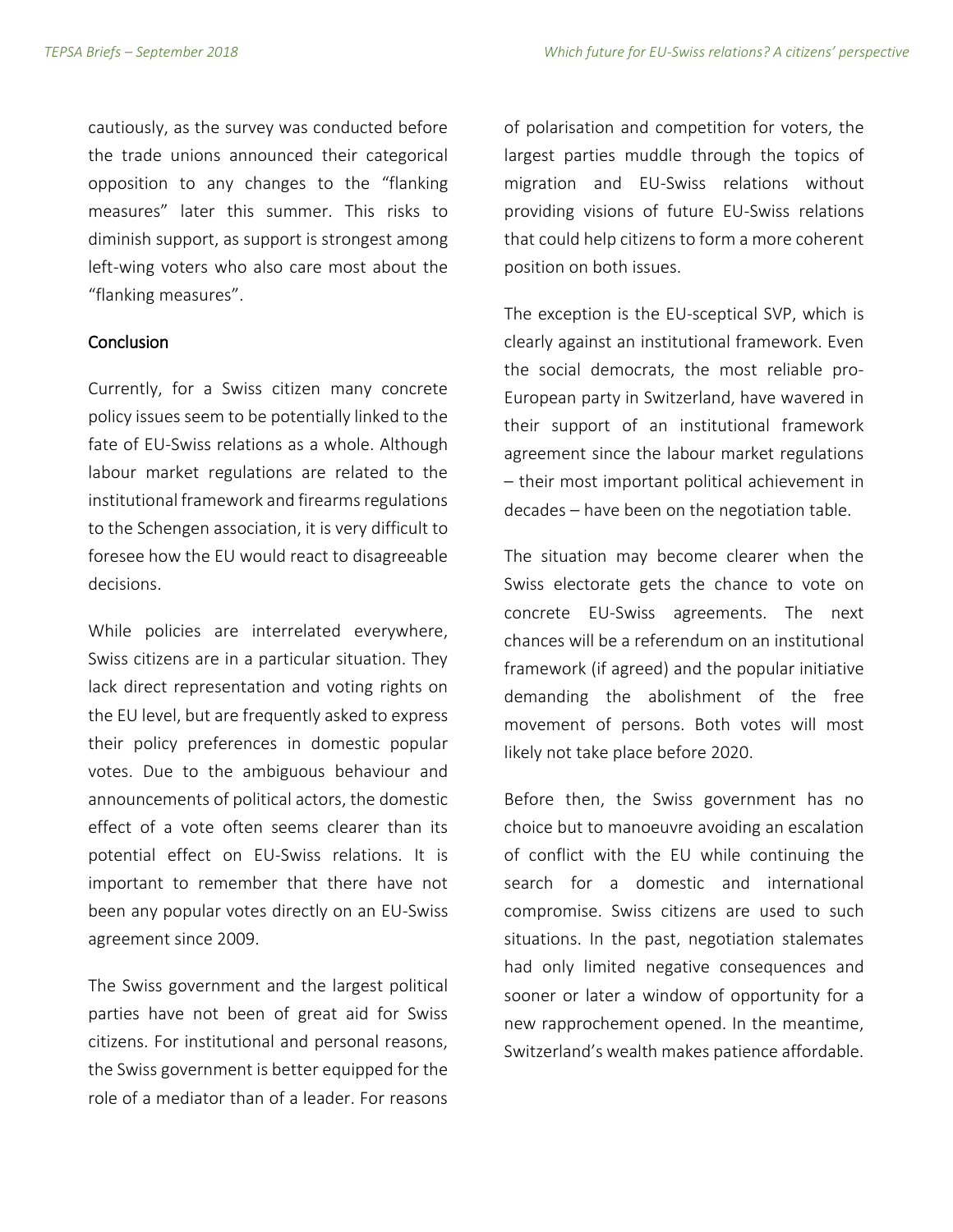## References

- Bundesrat (2015), Bericht des Bundesrates in Beantwortung des Postulats Keller-Sutter [13.4022] "Freihandelsabkommen mit der EU statt bilaterale Abkommen",[https://www.eda.admin.ch/dam/dea/de/documents/berichte\\_botschaften/BR-](https://www.eda.admin.ch/dam/dea/de/documents/berichte_botschaften/BR-Bericht-150605_de.pdf)[Bericht-150605\\_de.pdf](https://www.eda.admin.ch/dam/dea/de/documents/berichte_botschaften/BR-Bericht-150605_de.pdf)
- Dupont, Cédric, and Pascal Sciarini (2007) "Back to the future: the first round of bilateral negotiations with the EU" in *Switzerland and the European Union. A close, contradictory and misunderstood relationship*, ed. C. H. Church. London and New York: Routledge.
- Epiney, Astrid, Beate Metz, and Benedikt Pirker (2012), *Zur Parallelität der Rechtsentwicklung in der EU und in der Schweiz. Ein Beitrag zur rechtlichen Tragweite der "Bilateralen Abkommen".* Zürich: Schulthess Juristische Medien.
- Golder, Lukas, Cloé Jans, Petra Huth, Stephan Tschöpe, Noah Herzog (2017), *KMU-Territorium und internationale Drehscheibe. Die Schweiz sucht ihr Verhältnis zu Europa,* gfs.bern, URL: [http://www.gfsbern.ch/de-ch/Detail/fortsetzung-bilaterale](http://www.gfsbern.ch/de-ch/Detail/fortsetzung-bilaterale-vertraege-klar-erste-prioritaet-fuer-schweizerinnen-und-schweizer)[vertraege-klar-erste-prioritaet-fuer-schweizerinnen-und-schweizer](http://www.gfsbern.ch/de-ch/Detail/fortsetzung-bilaterale-vertraege-klar-erste-prioritaet-fuer-schweizerinnen-und-schweizer)
- Jenni, Sabine (2016), *Switzerland's differentiated European integration. The last Gallic village?* Basingstoke: Palgrave Macmillan.
- SECO, Staatssekretariat für Wirtschaft (2017), Aktualisierung des Abkommens über die technischen Handelshemmnisse Schweiz-EU (Letzte Änderung 28.07.2017), press release, [https://www.seco.admin.ch/seco/de/home/seco/nsb](https://www.seco.admin.ch/seco/de/home/seco/nsb-news.msg-id-67618.html)[news.msg-id-67618.html](https://www.seco.admin.ch/seco/de/home/seco/nsb-news.msg-id-67618.html)
- SECO, Staatssekretariat für Wirtschaft (2016), Wirtschaftliche Bedeutung der Freihandelsabkommen für die Schweiz. Fokus auf ausserhalb der EU, EU, et ausserhalb der EU, EU, et ausserhalb der EU, et ausserhalb der EU, et ausserhalb [https://www.seco.admin.ch/seco/de/home/Publikationen\\_Dienstleistungen/Publikationen\\_und\\_Formulare/Aussen](https://www.seco.admin.ch/seco/de/home/Publikationen_Dienstleistungen/Publikationen_und_Formulare/Aussenwirtschafts/Freihandelsabkommen/bedeutung-fha.html) [wirtschafts/Freihandelsabkommen/bedeutung-fha.html](https://www.seco.admin.ch/seco/de/home/Publikationen_Dienstleistungen/Publikationen_und_Formulare/Aussenwirtschafts/Freihandelsabkommen/bedeutung-fha.html)
- Schäfer, Fabian (2018), Unterstützung für Rahmenabkommen wächst, Zürich: Tages Anzeiger, <https://www.tagesanzeiger.ch/schweiz/standard/Unterstuetzung-fuer-Rahmenabkommen-waechst/story/10992643>
- Tobler, Christa (2008), "Der Acquis der rechtlichen Verbindung der Schweiz zur EG und EU Eine unsichere Grösse?" In: *Die Schweiz im europäischen Integrationsprozess*, ed. F. Breuss, T. Cottier and P.-C. Müller-Graff. Baden-Baden: Nomos Verlagsgesellschaft